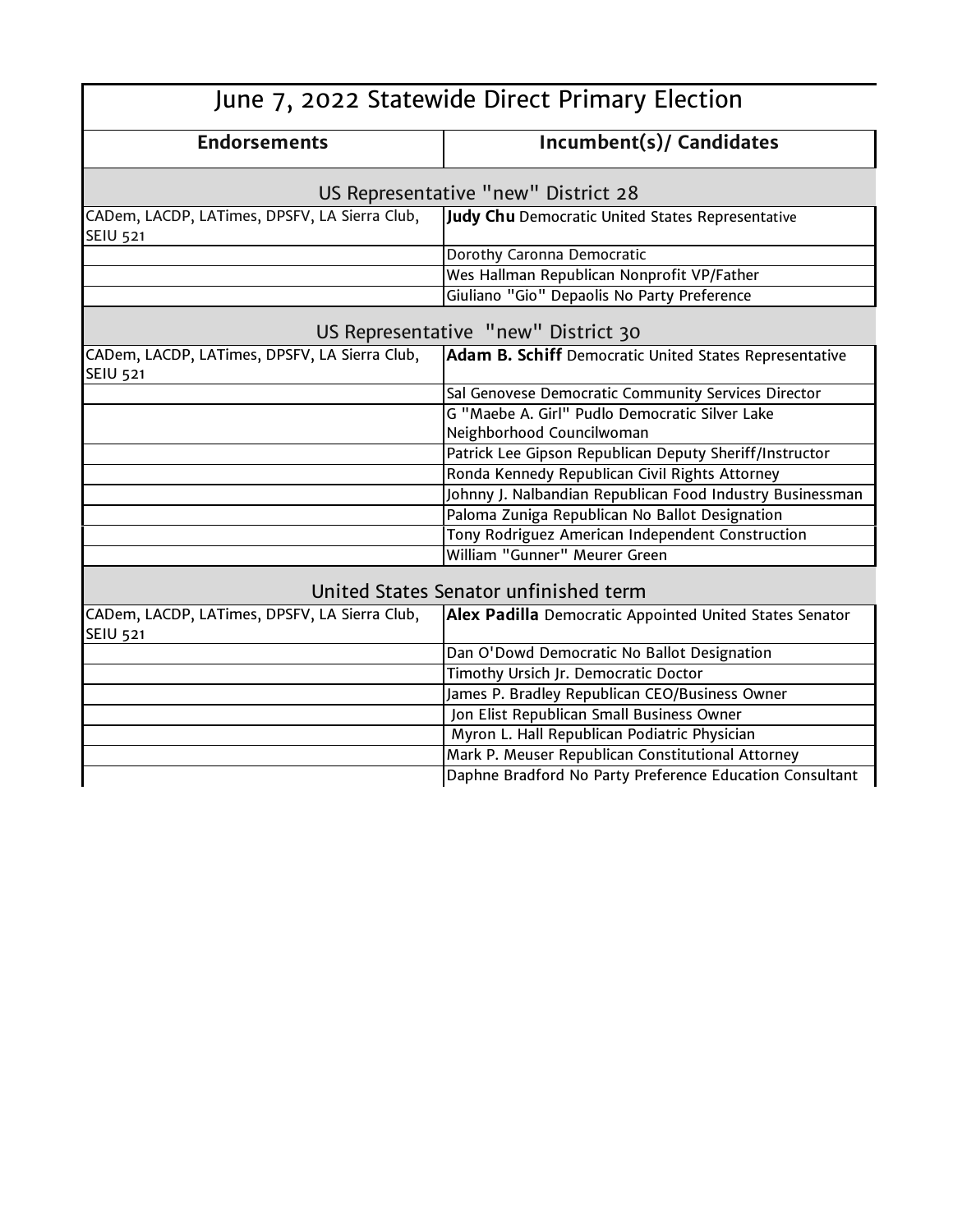|                                               | United States Senator new term                                                                   |
|-----------------------------------------------|--------------------------------------------------------------------------------------------------|
| CADem, LACDP, LATimes, DPSFV, LA Sierra Club, | Alex Padilla Democratic Appointed United States Senator                                          |
| <b>SEIU 521</b>                               |                                                                                                  |
|                                               | Douglas Howard Pierce Democratic Missing Children's                                              |
|                                               | Advocate                                                                                         |
|                                               | Obaidul Huq Pirjada Democratic Attorney                                                          |
|                                               | Timothy J Ursich Democratic Doctor                                                               |
|                                               | James P. Bradley Republican CEO/Business Owner                                                   |
|                                               | Jon Elist Republican Small Business Owner                                                        |
|                                               | Myron L. Hall Republican Podiatric Physician                                                     |
|                                               | Sarah Sun Liew Republican Entrepreneur/Non-Profit Director                                       |
|                                               | Robert George Lucero, Jr Republican Executive Business<br>Consultant                             |
|                                               |                                                                                                  |
|                                               | Mark P. Meuser Republican Constitutional Attorney                                                |
|                                               | Enrique Petris Republican Businessman/Investor<br>Chuck Smith Republican Retired Law Enforcement |
|                                               | Carlos Guillermo Tapia Republican Business Owner/Realtor                                         |
|                                               | Cordie Williams Republican Doctor/Business Owner                                                 |
|                                               | James "Henk" Conn Green Teacher                                                                  |
|                                               | Pamela Elizondo Green Marijuana Plastic Entrepreneur                                             |
|                                               | John Thompson Parker Peace and Freedom Social Justice                                            |
|                                               | Advocate                                                                                         |
| Attorney General of the State of California   |                                                                                                  |
| CADem, LACDP, LATimes, DPSFV, LA Sierra Club, | Rob Bonta Democratic Appointed Attorney General of the                                           |
| <b>SEIU 521</b>                               | State of California                                                                              |
|                                               | Eric Early Attorney/Business Owner Republican                                                    |
|                                               | Nathan Hochman General Counsel Republican                                                        |
|                                               | Dan Kapelovitz Criminal Defense Attorney Green                                                   |
|                                               | Anne Marie Schubert District Attorney No Party Preference                                        |
| Controller of the State of California         |                                                                                                  |
| CADem, LACDP, DPSFV, LA Sierra Club, SEIU 521 | Malia M. Cohen Democratic California State Board of                                              |
|                                               | <b>Equalization Member</b>                                                                       |
|                                               | Ron Galperin Democratic Controller, City of Los Angeles/-                                        |
|                                               | Attorney                                                                                         |
|                                               | Steve Glazer Democratic California State Senator                                                 |
|                                               | Yvonne Yiu Democratic Chief Financial Officer                                                    |
| <b>LATimes</b>                                | Lanhee Chen Republican Fiscal Advisor/Educator                                                   |
|                                               | Laura Wells Green Financial Analyst                                                              |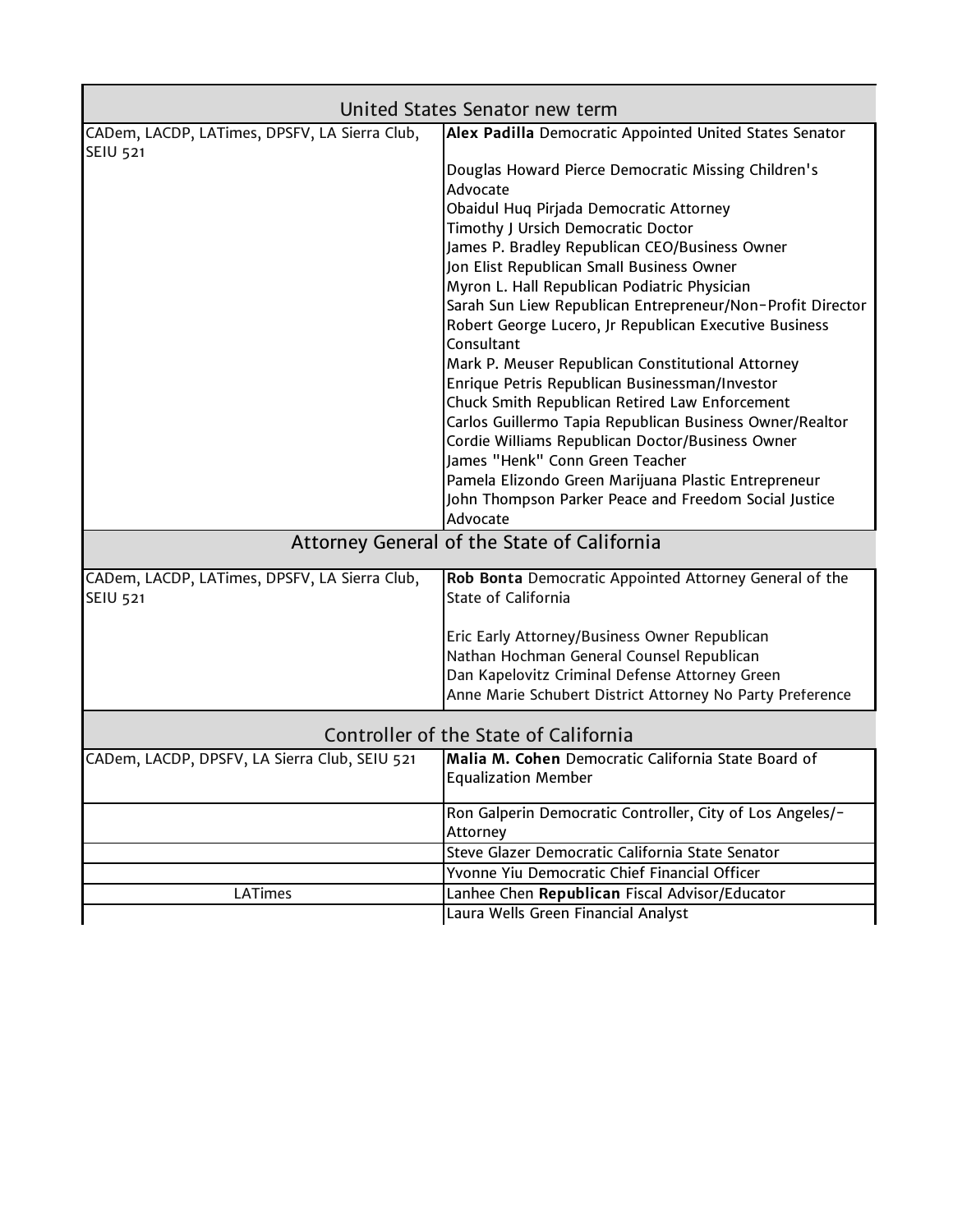| Governor of the State of California                                                       |                                                                                            |  |
|-------------------------------------------------------------------------------------------|--------------------------------------------------------------------------------------------|--|
| CADem, LACDP, LATimes, DPSFV, LA Sierra Club,                                             | Gavin Newsom* Democratic Governor of California                                            |  |
| <b>SEIU 521</b>                                                                           | Anthony "Tony" Fanara Democratic Owner of Restaurant                                       |  |
|                                                                                           | Armando "Mando" Perez-Serrato Democratic No Ballot                                         |  |
|                                                                                           | Designation                                                                                |  |
|                                                                                           | Joel Ventresca Democratic Retired Airport Analyst                                          |  |
|                                                                                           | Ronald A. Anderson Republican Contractor/ Inspector                                        |  |
|                                                                                           | Shawn Collins Republican Military Officer/Attorney                                         |  |
|                                                                                           | Brian Dahle Republican Senator/Farmer                                                      |  |
|                                                                                           | Ron Jones Republican No Ballot Designation                                                 |  |
|                                                                                           | Jenny Rae Le Roux Republican Entrepreneur/Mom                                              |  |
|                                                                                           | David Lozano Republican Executive Officer/Attorney                                         |  |
|                                                                                           | Daniel R. Mercuri Republican Father/Business Owner                                         |  |
|                                                                                           | Cristian Raul Morales Republican Director of Operations                                    |  |
|                                                                                           | Robert C. Newman II Republican Farmer/Psychologist                                         |  |
|                                                                                           | Lonnie Sortor Republican Business Owner                                                    |  |
|                                                                                           | Anthony Trimino Republican Entrepreneur/CEO                                                |  |
|                                                                                           | Major Williams Republican Entrepreneur/Businessman                                         |  |
|                                                                                           | Leo S. Zacky Republican Businessman/Farmer/Broadcaster                                     |  |
|                                                                                           | Heather Collins Green Small Business Owner                                                 |  |
|                                                                                           | Luis Javier Rodriguez Green Writer/Poet                                                    |  |
| Lieutenant Governor of the State of California                                            |                                                                                            |  |
| CADem, LACDP, LATimes, DPSFV, LA Sierra Club,                                             | Eleni Kounalakis* Democratic Lieutenant Governor                                           |  |
| <b>SEIU 521</b>                                                                           |                                                                                            |  |
|                                                                                           | Jeffrey Highbear Morgan Democratic Businessman/Engineer                                    |  |
|                                                                                           | William Cavett "Skee" Saacke Democratic California Trial                                   |  |
|                                                                                           | Attorney                                                                                   |  |
|                                                                                           | David Fennell Republican Entrepreneur<br>Clint W. Saunders Republican Mental Health Worker |  |
|                                                                                           | Angela E. Underwood Jacobs Republican Businesswoman/                                       |  |
|                                                                                           | Deputy Mayor                                                                               |  |
|                                                                                           | Mohammad Arif Peace and Freedom Businessman                                                |  |
|                                                                                           | David Hillberg No Party Preference Aviation Mechanic/Actor                                 |  |
|                                                                                           | Secretary of State for the State of California                                             |  |
|                                                                                           |                                                                                            |  |
| CADem, LACDP, LATimes, DPSFV, LA Sierra Club,<br><b>SEIU 521</b>                          | Shirley N. Weber Appointed California Secretary of State                                   |  |
|                                                                                           | Democratic                                                                                 |  |
|                                                                                           |                                                                                            |  |
|                                                                                           | Rob Bernosky Chief Financial Officer Republican<br>Rachel Hamm Author Republican           |  |
|                                                                                           | James "JW" Paine Teamster Truck Driver Republican                                          |  |
|                                                                                           | Raul Rodriguez Jr. Retired Warehouseman Republican                                         |  |
|                                                                                           | Gary N. Blenner Teacher Green                                                              |  |
|                                                                                           | Matthew D. Cinquanta Private Investigator No Party Prefer                                  |  |
| Treasurer for the State of California                                                     |                                                                                            |  |
| CADem, LACDP, LATimes, DPSFV, LA Sierra Club,<br>Fiona Ma* Democratic State Treasurer/CPA |                                                                                            |  |
| <b>SEIU 521</b>                                                                           |                                                                                            |  |
|                                                                                           | Andrew Do Chief Financial Officer Republican                                               |  |
|                                                                                           | Jack M. Guerrero Councilmember/CPA/Economist Republican                                    |  |
|                                                                                           | Meghann Adams School Bus Driver Peace and Freedom                                          |  |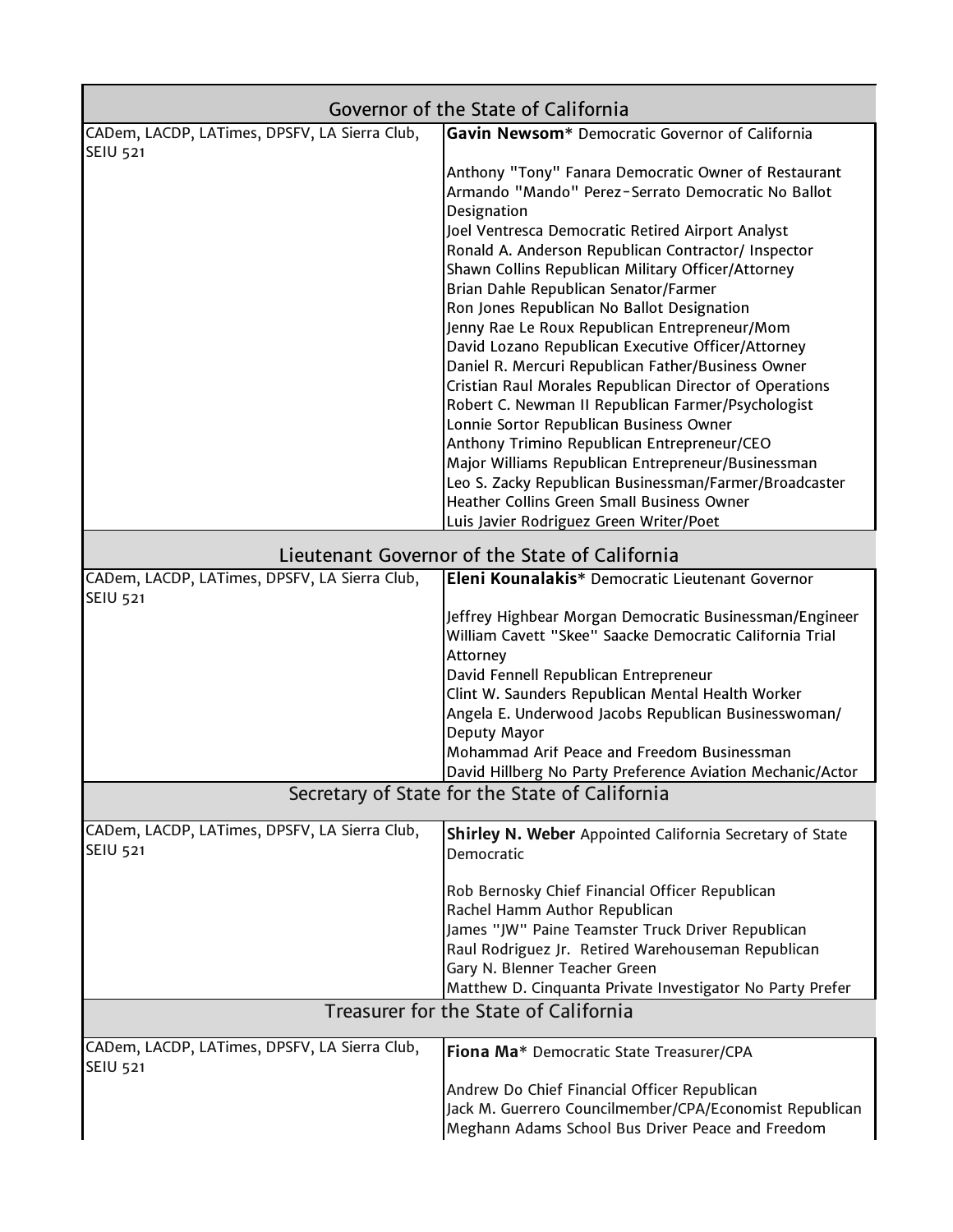| Insurance Commissioner for the State of California               |                                                                           |  |
|------------------------------------------------------------------|---------------------------------------------------------------------------|--|
| CADem, LACDP, DPSFV, LA Sierra Club, SEIU 521                    | Ricardo Lara* Democratic Insurance Commissioner                           |  |
|                                                                  | Marc Levine Democratic Member, California State                           |  |
| <b>LATimes</b>                                                   | Assembly                                                                  |  |
|                                                                  | Greg Conlon Republican Businessman/CPA                                    |  |
|                                                                  | Robert Howell Republican Cybersecurity Equipment                          |  |
|                                                                  | Manufacturer                                                              |  |
|                                                                  | Veronika Fimbres Green Nurse                                              |  |
|                                                                  | Nathalie Hrizi Peace and Freedom Teacher/Union Officer                    |  |
|                                                                  | Robert J. Molnar No Party Preference Healthcare Advocate/-<br>Businessman |  |
|                                                                  | Vinson Eugene Allen Democratic Medical Doctor/-<br>Businessman            |  |
|                                                                  | Jasper "Jay" Jackson Democratic Paralegal                                 |  |
| State of California Board of Equalization (3rd District)         |                                                                           |  |
| CADem, LACDP, LATimes, DPSFV, LA Sierra Club,<br><b>SEIU 521</b> | Tony Vazquez Democratic Board of Equalization, Member                     |  |
|                                                                  | Y. Marie Manvel No Party Preference Social Services<br>Commissioner       |  |
| State of California Assemblymember District 41                   |                                                                           |  |
| CADem, LACDP, LATimes, DPSFV, LA Sierra Club,<br>SEIU-UHW        | Chris Holden Democratic Assemblymember                                    |  |
| State of California Assemblymember District 44                   |                                                                           |  |
| CADem, LACDP, LATimes, DPSFV, LA Sierra Club,<br>SEIU-UHW        | Laura Friedman Democratic Member of the State Assembly                    |  |
|                                                                  | Barry Curtis Jacobsen Republican Business Owner                           |  |
| State of California Superintendent of Public Instruction         |                                                                           |  |
| CADem, LACDP, LATimes, DPSFV, LA Sierra Club,<br><b>SEIU 521</b> | Tony K. Thurmond* Superintendent of Public Instruction                    |  |
|                                                                  | Marco Amaral Teacher/Trustee                                              |  |
|                                                                  | Joseph Guy Campbell Montessori Education Publisher                        |  |
|                                                                  | Lance Ray Christensen Education Policy Executive                          |  |
|                                                                  | Jim Gibson Cyber Security Professional                                    |  |
|                                                                  | Ainye E. Long Public School Teacher                                       |  |
|                                                                  | George Yang Software Architect/Father                                     |  |
| Assessor of Los Angeles County                                   |                                                                           |  |
| LACDP, LATimes, DPSFV, LA Sierra Club, SEIU 721,<br><b>CCDC</b>  | JEFFREY PRANG                                                             |  |
|                                                                  | <b>SANDY SUN</b>                                                          |  |
|                                                                  | <b>ANTHONY LOPEZ</b>                                                      |  |
|                                                                  | MIKE CAMPBELL                                                             |  |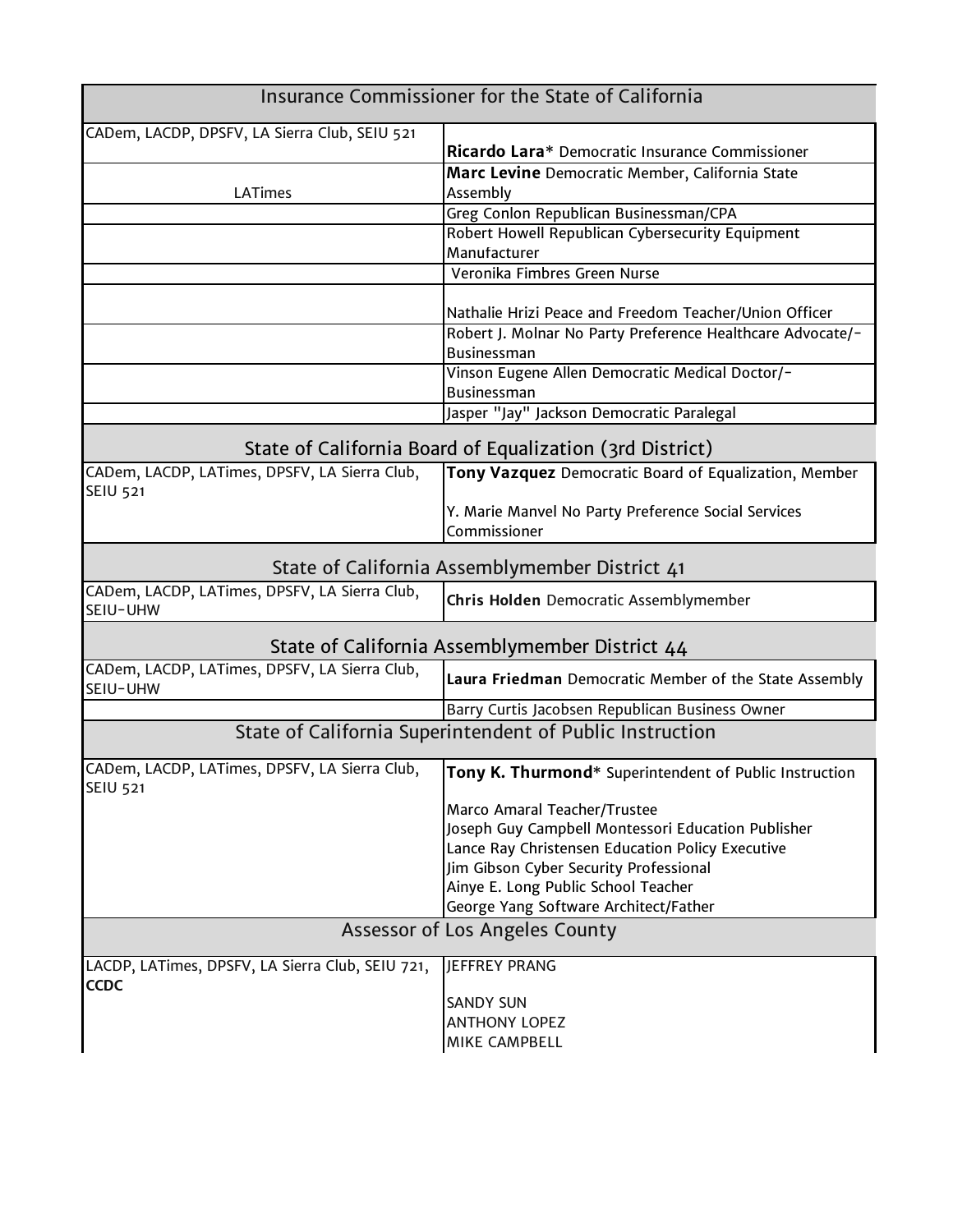| Sheriff of Los Angeles County                   |                                               |  |
|-------------------------------------------------|-----------------------------------------------|--|
|                                                 | Alex Villanueva                               |  |
| <b>LATimes</b>                                  | Long Beach Police Chief Robert Luna           |  |
| SEIU Local 721                                  | Chief of Airport Police at LAX Cecil Rhambo   |  |
|                                                 | Cmdr. Eliezer Vera                            |  |
|                                                 | Capt. Britta Steinbrenner                     |  |
|                                                 | Lt. Eric Strong                               |  |
| Superior Court of Los Angeles County Judge 3    |                                               |  |
| LACBA JEER = Not Qualified                      | <b>FRANK AMADOR</b>                           |  |
| LACBA JEER = Exceptionally Well Qualified; CCDC | SHERILYN PEACE GARNETT                        |  |
| LACBA JEER = Well Qualified; LACDP              | <b>TIM REUBEN</b>                             |  |
| Superior Court of Los Angeles County Judge 60   |                                               |  |
| LACBA JEER = Well Qualified                     | <b>ABBY BARON</b>                             |  |
| LACBA JEER = Qualified; CCDC; DPSFV             | ANNA SLOTKY REITANO                           |  |
| LACBA JEER = Not Qualified                      | <b>CRAIG STURM</b>                            |  |
| LACBA JEER = Well Qualified                     | <b>SHARON RANSOM</b>                          |  |
| LACBA JEER = Qualified                          | <b>TROY SLATEN</b>                            |  |
| Superior Court of Los Angeles County Judge 67   |                                               |  |
| LACBA JEER = Qualified; DPSFV; LACDP            | ELIZABETH LASHLEY-HAYNES (LACDP)              |  |
| LACBA JEER = Well Qualified                     | FERNANDA MARIA BARRETO                        |  |
| LACBA JEER = Well Qualified                     | <b>RYAN DIBBLE</b>                            |  |
|                                                 | Superior Court of Los Angeles County Judge 70 |  |
| LACBA JEER = Not Qualified                      | <b>ERIC ALFONSO TORICES</b>                   |  |
| LACBA JEER = Qualified; CCDC; LACDP             | <b>HOLLY L. HANCOCK</b>                       |  |
| LACBA JEER = $\overline{Qualified}$             | <b>MATTHEW VODNOY</b>                         |  |
| LACBA JEER = Not Qualified                      | <b>RANDY FUDGE</b>                            |  |
| LACBA JEER = Well Qualified                     | <b>RENEE YOLANDE CHANG</b>                    |  |
| Superior Court of Los Angeles County Judge 90   |                                               |  |
| LACBA JEER = Well Qualified                     | <b>KEVIN THOMAS MCGURK</b>                    |  |
| LACBA JEER = Qualified                          | LESLIE GUTIERREZ                              |  |
| LACBA JEER = Well Qualified                     | <b>MELISSA LYONS</b>                          |  |
| LACBA JEER = Not Qualified                      | NASER (NAS) KHOURY                            |  |
| Superior Court of Los Angeles County Judge 116  |                                               |  |
| LACBA JEER = Exceptionally Well Qualified       | DAVID B. GELFOUND                             |  |
| LACBA JEER = Qualified; LACDP                   | LLOYD E. HANDLER                              |  |
| Superior Court of Los Angeles County Judge 118  |                                               |  |
| LACBA JEER = Not Qualified                      | CAROLYN JIYOUNG PARK                          |  |
| LACBA JEER = Well Qualified; LACDP              | <b>GEORGIA HUERTA</b>                         |  |
| LACBA JEER = Well Qualified                     | <b>KLINT MCKAY</b>                            |  |
| LACBA JEER = Well Qualified                     | <b>MELISSA HAMMOND</b>                        |  |
| LACBA JEER = Not Qualified                      | S. (SHAWN) THEVER                             |  |